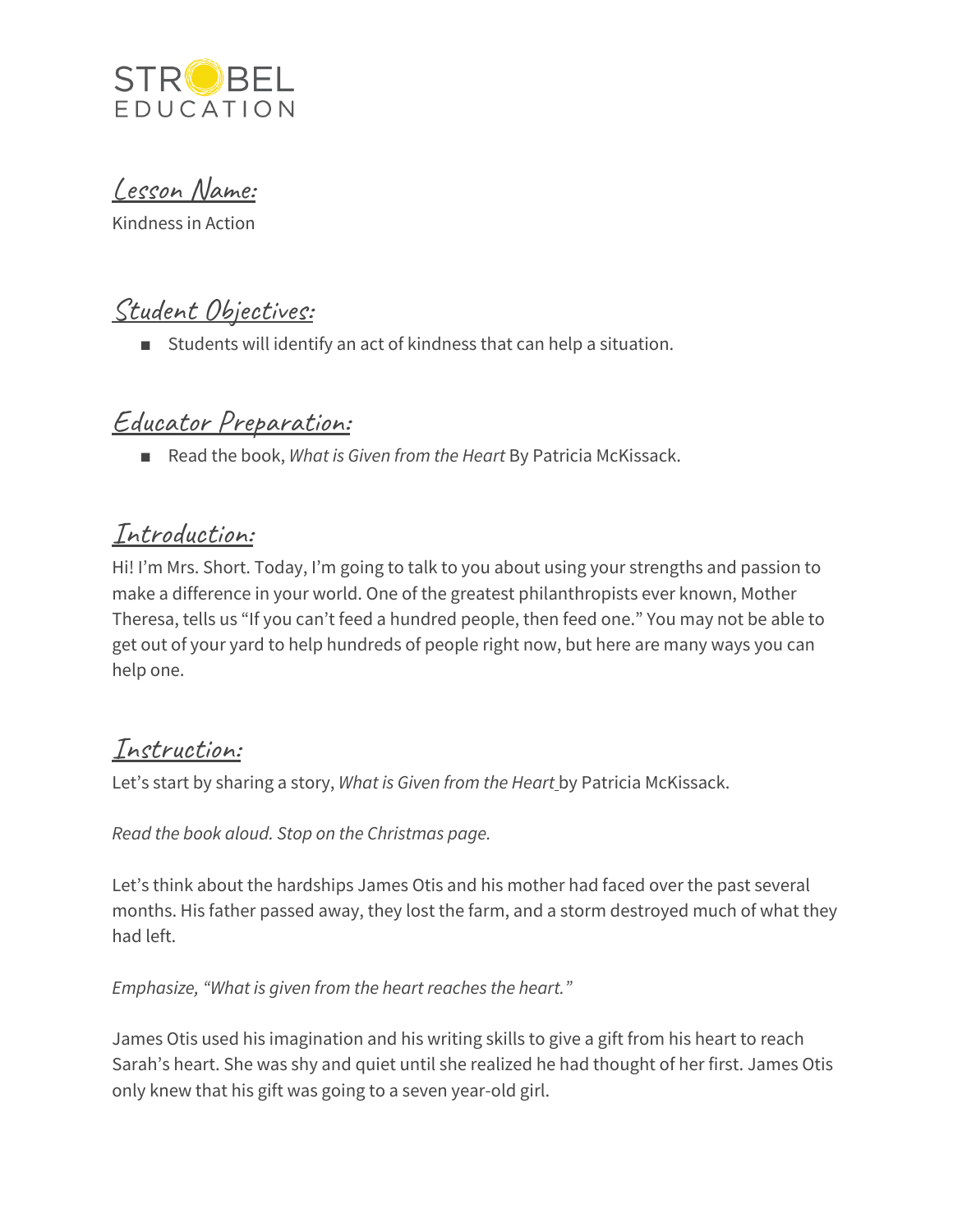

He was still able to use his strengths and his passion to make a difference in Sarah's life.

What can you give from the heart that will make a difference to the person you are helping?

### Interaction:

Just to review, In our first two lessons, we learned why philanthropy is important and how we are gifted with talents, interests, and strengths that we can use to make a difference in our world. When we put our passions with our strengths, we can change the world. Our story showed us how to take time to understand another person to be able to help them.

I have an idea for you to try from home:

I made a "*CARING Bookmark"* Notice I created an acrostic poem.

- I wrote CARING down the front of my bookmark. You can write any word you like. You can create a poem or just draw pictures.
- Think of an adjective for each letter to describe why or how you care for the person who will receive your bookmark.
- On the back of your bookmark, make a design showing what you look forward to doing with the person receiving the bookmark when you see them again.
- You could fill the back of the book mark with the reasons you care about them.
- Take time to mail the bookmark with a note to someone you are thinking about. It could be a family member, friend, or a community hero you'd like to thank.

You can use another word and can make a card or drawing to make a difference for someone today. The trick is deciding who you want to help, what you want to make, and how you will get the gift to them.

### Closure:

Today, I showed you an idea for a keepsake to help you see how you can brighten someone's day. Mother Theresa also said, "We cannot do great things on this Earth, only **small things** with **great love**." Any act of kindness from the heart reaches the heart.